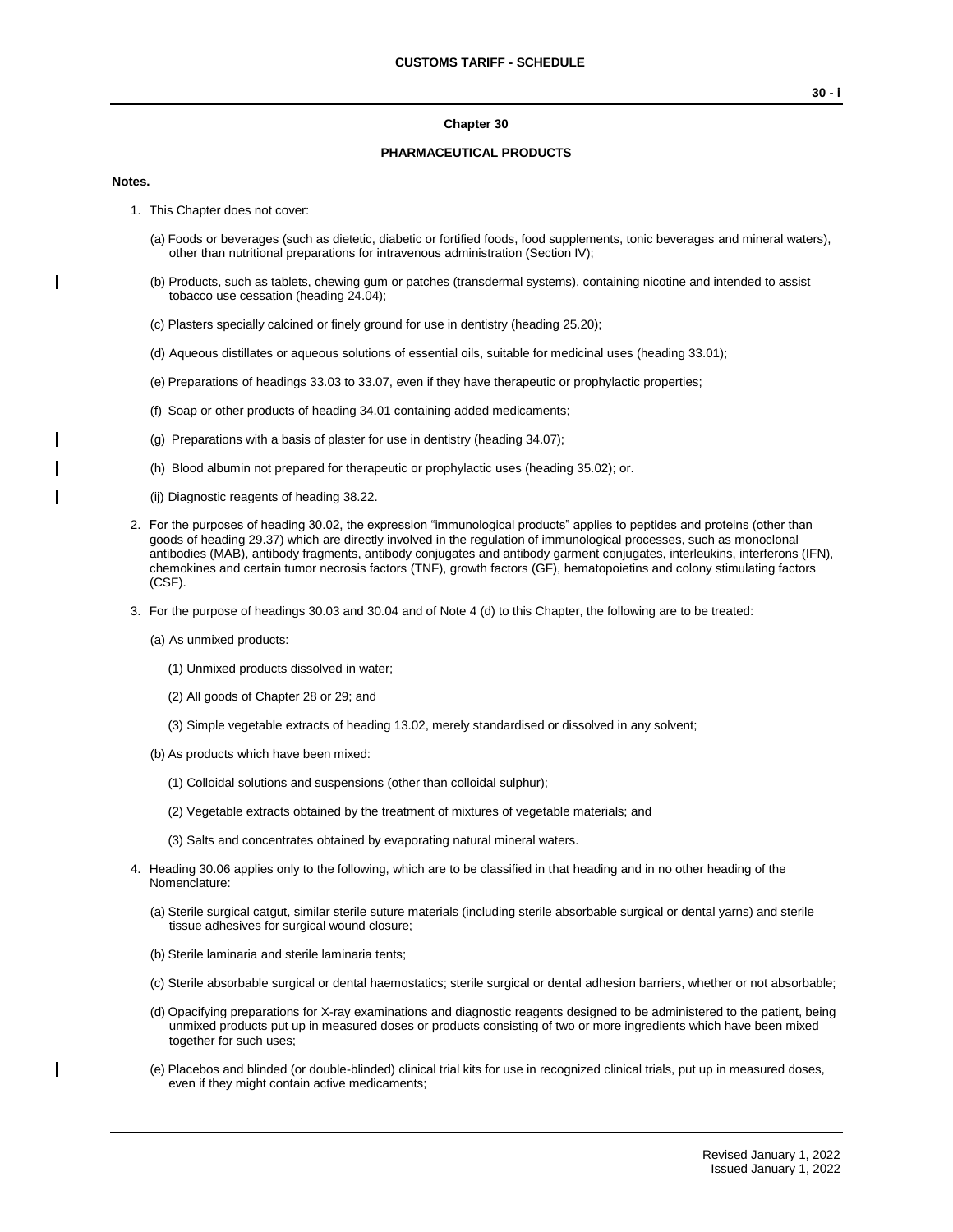**30 - ii**

- (f) Dental cements and other dental fillings; bone reconstruction cements;
- (g) First-aid boxes and kits;
- (h) Chemical contraceptive preparations based on hormones, on other products of heading 29.37 or on spermicides;
- (ij) Gel preparations designed to be used in human or veterinary medicine as a lubricant for parts of the body for surgical operations or physical examinations or as a coupling agent between the body and medical instruments;
- (k) Waste pharmaceuticals, that is, pharmaceutical products which are unfit for their original intended purpose due to, for example, expiry of shelf life; and
- (l) Appliances identifiable for ostomy use, that is, colostomy, ileostomy and urostomy pouches cut to shape and their adhesive wafers or faceplates.

#### **Subheading Notes.**

- 1. For the purposes of subheadings 3002.13 and 3002.14, the following are to be treated:
	- (a) As unmixed products, pure products, whether or not containing impurities;
	- (b) As products which have been mixed :
		- (1) The products mentioned in (a) above dissolved in water or in other solvents;
		- (2) The products mentioned in (a) and (b) (1) above with an added stabiliser necessary for their preservation or transport; and
		- (3) The products mentioned in (a), (b) (1) and (b) (2) above with any other additive.
- 2. Subheadings 3003.60 and 3004.60 cover medicaments containing artemisinin (INN) for oral ingestion combined with other pharmaceutical active ingredients, or containing any of the following active principles, whether or not combined with other pharmaceutical active ingredients : amodiaquine (INN); artelinic acid or its salts; artenimol (INN); artemotil (INN); artemether (INN); artesunate (INN); chloroquine (INN); dihydroartemisinin (INN); lumefantrine (INN); mefloquine (INN); piperaquine (INN); pyrimethamine (INN) or sulfadoxine (INN).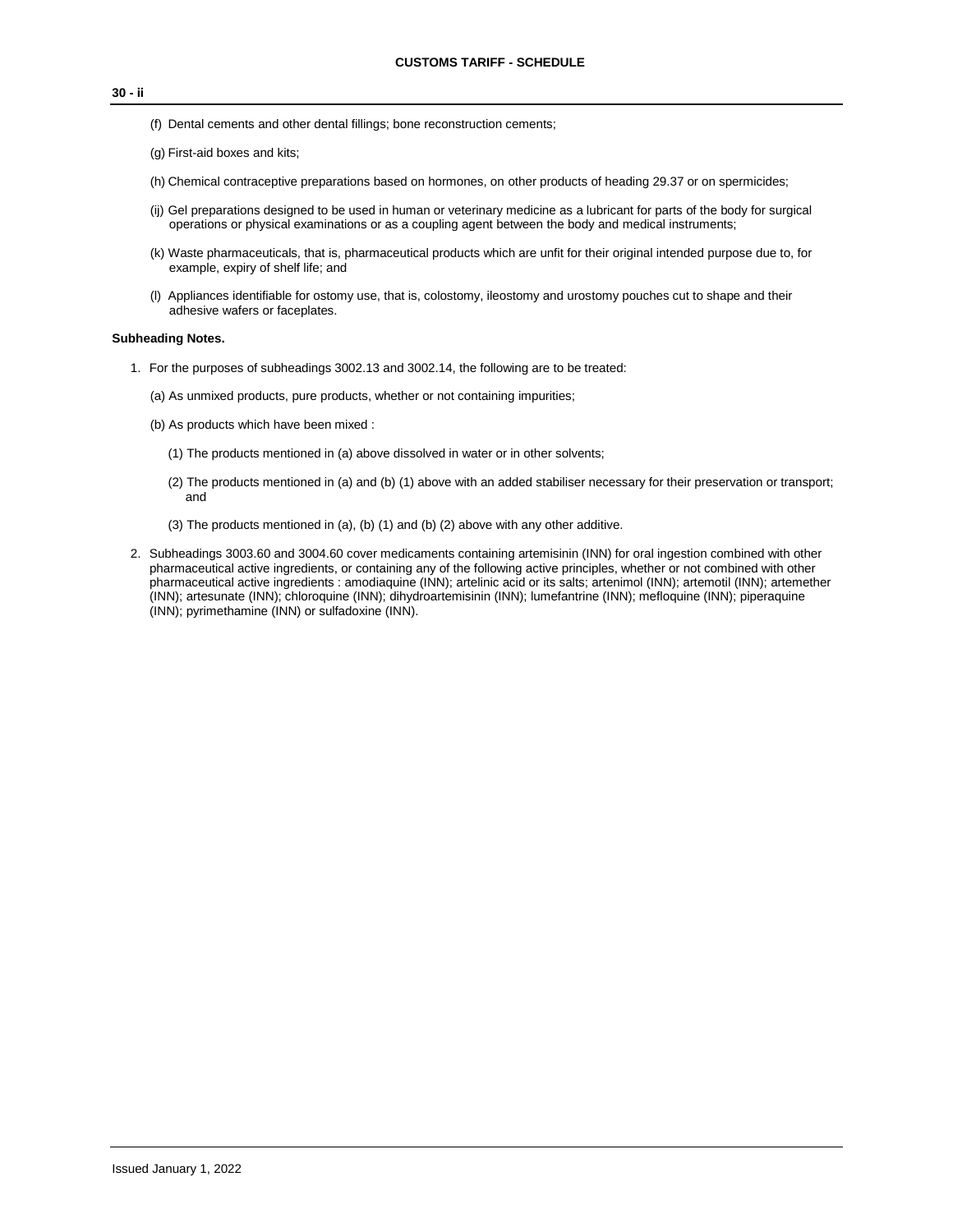## **CUSTOMS TARIFF - SCHEDULE**

| <b>Tariff</b><br>Item | SS | <b>Description of Goods</b>                                                                                                                                                                                                                                                                                                         | Unit of<br>Meas. | <b>MFN</b><br>Tariff | <b>Applicable</b><br><b>Preferential Tariffs</b>                                                                            |
|-----------------------|----|-------------------------------------------------------------------------------------------------------------------------------------------------------------------------------------------------------------------------------------------------------------------------------------------------------------------------------------|------------------|----------------------|-----------------------------------------------------------------------------------------------------------------------------|
| 30.01                 |    | Glands and other organs for organo-therapeutic uses, dried, whether or<br>not powdered; extracts of glands or other organs or of their secretions<br>for organo-therapeutic uses; heparin and its salts; other human or<br>animal substances prepared for therapeutic or prophylactic uses, not<br>elsewhere specified or included. |                  |                      |                                                                                                                             |
|                       |    | 3001.20.00 00 - Extracts of glands or other organs or of their secretions                                                                                                                                                                                                                                                           | KGM              | Free                 | CCCT, LDCT, GPT, UST,<br>MXT, CIAT, CT, CRT, IT,<br>NT, SLT, PT, COLT, JT,<br>PAT, HNT, KRT, CEUT,<br>UAT, CPTPT, UKT: Free |
| 3001.90.00            |    | -Other                                                                                                                                                                                                                                                                                                                              |                  | Free                 | CCCT, LDCT, GPT, UST,<br>MXT, CIAT, CT, CRT, IT,<br>NT, SLT, PT, COLT, JT,<br>PAT, HNT, KRT, CEUT,<br>UAT, CPTPT, UKT: Free |
|                       |    |                                                                                                                                                                                                                                                                                                                                     | KGM              |                      |                                                                                                                             |
|                       |    | 20 - - - - - Bone, organs and other human or animal tissue, living or preserved,                                                                                                                                                                                                                                                    | KGM              |                      |                                                                                                                             |
|                       |    |                                                                                                                                                                                                                                                                                                                                     | KGM              |                      |                                                                                                                             |
|                       |    | diagnostic uses; antisera, other blood fractions and immunological<br>products, whether or not modified or obtained by means of<br>biotechnological processes; vaccines, toxins, cultures of micro-<br>organisms (excluding yeasts) and similar products; cell cultures,<br>whether or not modified.                                |                  |                      |                                                                                                                             |
|                       |    | -Antisera, other blood fractions and immunological products, whether<br>or not modified or obtained by means of biotechnological processes:                                                                                                                                                                                         |                  |                      |                                                                                                                             |
| 3002.12.00            |    | - - Antisera and other blood fractions                                                                                                                                                                                                                                                                                              |                  | Free                 | CCCT, LDCT, GPT, UST,<br>MXT, CIAT, CT, CRT, IT,<br>NT, SLT, PT, COLT, JT,<br>PAT, HNT, KRT, CEUT,<br>UAT, CPTPT, UKT: Free |
|                       |    | -----Human antisera and other human blood fractions:                                                                                                                                                                                                                                                                                |                  |                      |                                                                                                                             |
|                       |    |                                                                                                                                                                                                                                                                                                                                     | KGM<br>KGM       |                      |                                                                                                                             |
|                       |    |                                                                                                                                                                                                                                                                                                                                     | KGM              |                      |                                                                                                                             |
|                       |    |                                                                                                                                                                                                                                                                                                                                     | KGM              |                      |                                                                                                                             |
|                       |    | -----Animal antisera and other animal blood fractions:                                                                                                                                                                                                                                                                              |                  |                      |                                                                                                                             |
|                       |    |                                                                                                                                                                                                                                                                                                                                     | KGM<br>KGM       |                      |                                                                                                                             |
|                       |    | 3002.13.00 00 - - Immunological products, unmixed, not put up in measured doses or in<br>forms or packings for retail sale                                                                                                                                                                                                          | KGM              | Free                 | CCCT, LDCT, GPT, UST,<br>MXT, CIAT, CT, CRT, IT,<br>NT, SLT, PT, COLT, JT,<br>PAT, HNT, KRT, CEUT,<br>UAT, CPTPT, UKT: Free |

 $\mathbf{I}$ 

 $\blacksquare$ 

 $\mathbf{I}$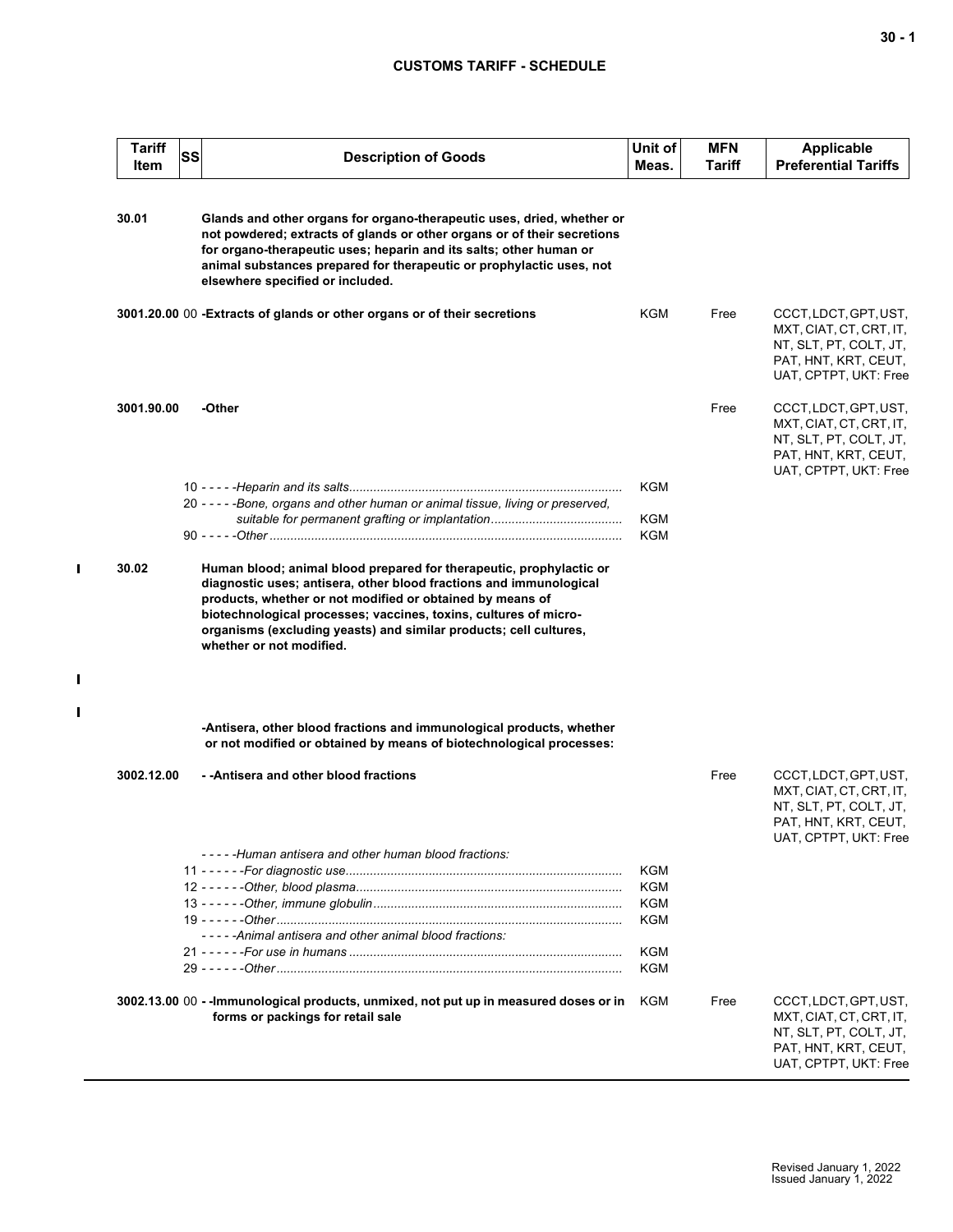| <b>Tariff</b><br><b>SS</b><br>Item | <b>Description of Goods</b>                                                                                                          | Unit of<br>Meas. | <b>MFN</b><br><b>Tariff</b> | Applicable<br><b>Preferential Tariffs</b>                                                                                   |
|------------------------------------|--------------------------------------------------------------------------------------------------------------------------------------|------------------|-----------------------------|-----------------------------------------------------------------------------------------------------------------------------|
|                                    | 3002.14.00 00 - - Immunological products, mixed, not put up in measured doses or in<br>forms or packings for retail sale             | <b>KGM</b>       | Free                        | CCCT, LDCT, GPT, UST,<br>MXT, CIAT, CT, CRT, IT,<br>NT, SLT, PT, COLT, JT,<br>PAT, HNT, KRT, CEUT,<br>UAT, CPTPT, UKT: Free |
|                                    | 3002.15.00 00 - - Immunological products, put up in measured doses or in forms or<br>packings for retail sale                        | KGM              | Free                        | CCCT, LDCT, GPT, UST,<br>MXT, CIAT, CT, CRT, IT,<br>NT, SLT, PT, COLT, JT,<br>PAT, HNT, KRT, CEUT,<br>UAT, CPTPT, UKT: Free |
|                                    |                                                                                                                                      |                  |                             |                                                                                                                             |
|                                    |                                                                                                                                      |                  |                             |                                                                                                                             |
|                                    |                                                                                                                                      |                  |                             |                                                                                                                             |
|                                    |                                                                                                                                      |                  |                             |                                                                                                                             |
|                                    | -Vaccines, toxins, cultures of micro-organisms (excluding yeasts) and<br>similar products:                                           |                  |                             |                                                                                                                             |
| 3002.41.00                         | - - Vaccines for human medicine                                                                                                      |                  | Free                        | CCCT, LDCT, GPT, UST,<br>MXT, CIAT, CT, CRT, IT,<br>NT, SLT, PT, COLT, JT,<br>PAT, HNT, KRT, CEUT,<br>UAT, CPTPT, UKT: Free |
|                                    |                                                                                                                                      |                  |                             |                                                                                                                             |
|                                    |                                                                                                                                      |                  |                             |                                                                                                                             |
| 3002.42.00                         | - - Vaccines for veterinary medicine                                                                                                 |                  | Free                        | CCCT, LDCT, GPT, UST,<br>MXT, CIAT, CT, CRT, IT,<br>NT, SLT, PT, COLT, JT,<br>PAT, HNT, KRT, CEUT,<br>UAT, CPTPT, UKT: Free |
|                                    | 10 - - - - - Vaccines against foot and mouth disease; vaccines prepared for<br>parenteral administration; bovine intranasal vaccines |                  |                             |                                                                                                                             |
|                                    |                                                                                                                                      |                  |                             |                                                                                                                             |
| 3002.49.00                         | --Other                                                                                                                              |                  | Free                        | CCCT, LDCT, GPT, UST,<br>MXT, CIAT, CT, CRT, IT,<br>NT, SLT, PT, COLT, JT,<br>PAT, HNT, KRT, CEUT,<br>UAT, CPTPT, UKT: Free |
|                                    |                                                                                                                                      | KGM<br>KGM       |                             |                                                                                                                             |
|                                    |                                                                                                                                      | KGM              |                             |                                                                                                                             |
|                                    | -Cell cultures, whether or not modified:                                                                                             |                  |                             |                                                                                                                             |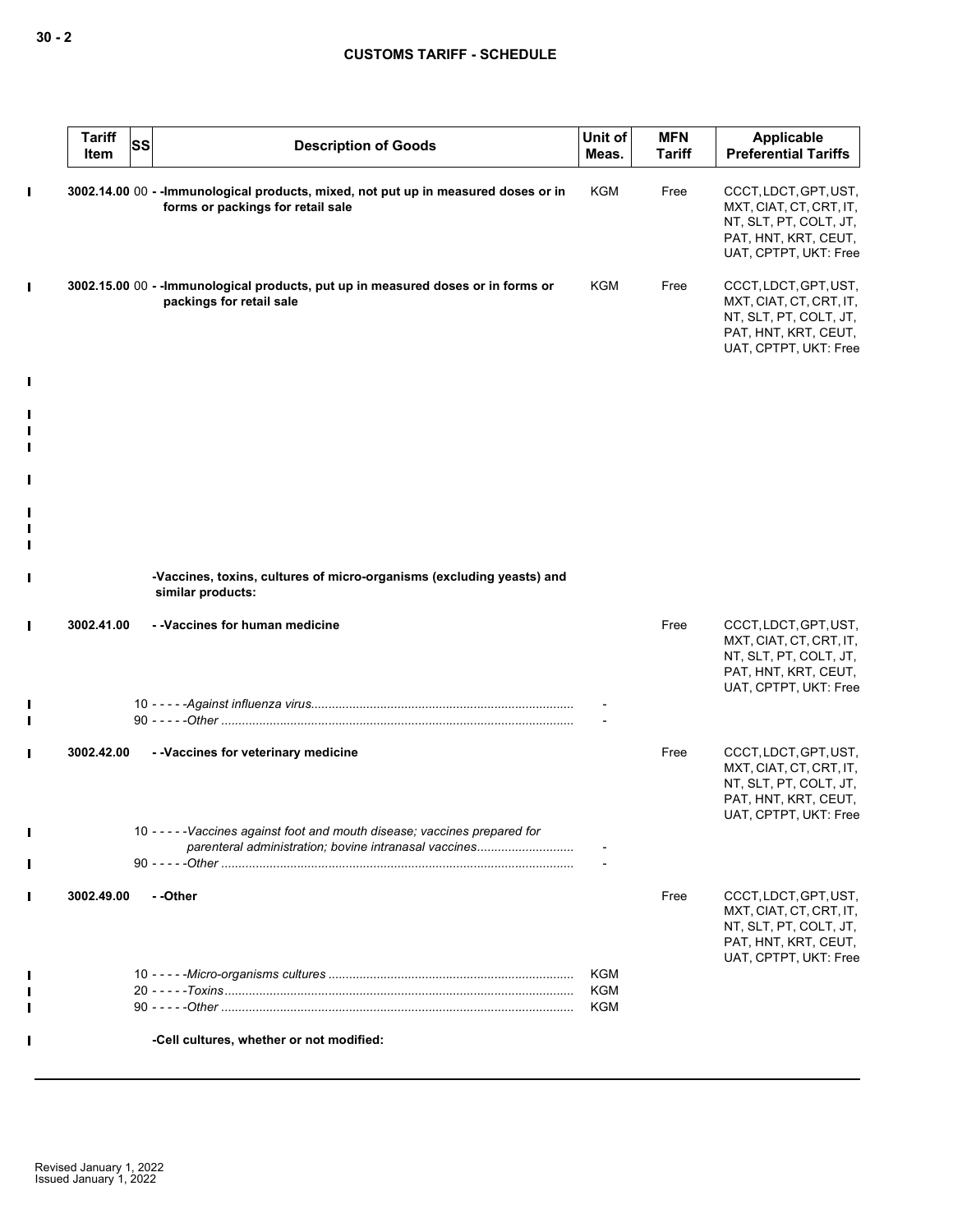| <b>Tariff</b><br>Item   | <b>SS</b> | <b>Description of Goods</b>                                                                                                                                                                                                                               | Unit of<br>Meas.                | <b>MFN</b><br><b>Tariff</b> | <b>Applicable</b><br><b>Preferential Tariffs</b>                                                                            |
|-------------------------|-----------|-----------------------------------------------------------------------------------------------------------------------------------------------------------------------------------------------------------------------------------------------------------|---------------------------------|-----------------------------|-----------------------------------------------------------------------------------------------------------------------------|
|                         |           | 3002.51.00 00 - - Cell therapy products                                                                                                                                                                                                                   | <b>KGM</b>                      | Free                        | CCCT, LDCT, GPT, UST,<br>MXT, CIAT, CT, CRT, IT,<br>NT, SLT, PT, COLT, JT,<br>PAT, HNT, KRT, CEUT,<br>UAT, CPTPT, UKT: Free |
| 3002.59.00 00 - - Other |           |                                                                                                                                                                                                                                                           | <b>KGM</b>                      | Free                        | CCCT, LDCT, GPT, UST,<br>MXT, CIAT, CT, CRT, IT,<br>NT, SLT, PT, COLT, JT,<br>PAT, HNT, KRT, CEUT,<br>UAT, CPTPT, UKT: Free |
| 3002.90.00              |           | -Other                                                                                                                                                                                                                                                    |                                 | Free                        | CCCT, LDCT, GPT, UST,<br>MXT, CIAT, CT, CRT, IT,<br>NT, SLT, PT, COLT, JT,<br>PAT, HNT, KRT, CEUT,<br>UAT, CPTPT, UKT: Free |
|                         |           | 20 - - - - - Toxoids, antitoxins, viruses, bacteriophage and bacterial lysates                                                                                                                                                                            | KGM                             |                             |                                                                                                                             |
|                         |           | 30 - - - - - Dried blood, of animal origin, whether or not soluble                                                                                                                                                                                        | $\overline{\phantom{a}}$<br>KGM |                             |                                                                                                                             |
|                         |           |                                                                                                                                                                                                                                                           |                                 |                             |                                                                                                                             |
|                         |           |                                                                                                                                                                                                                                                           | KGM                             |                             |                                                                                                                             |
| 30.03                   |           | Medicaments (excluding goods of heading 30.02, 30.05 or 30.06)<br>consisting of two or more constituents which have been mixed together<br>for therapeutic or prophylactic uses, not put up in measured doses or in<br>forms or packings for retail sale. |                                 |                             |                                                                                                                             |
|                         |           | 3003.10.00 00 - Containing penicillins or derivatives thereof, with a penicillanic acid<br>structure, or streptomycins or their derivatives                                                                                                               | KGM                             | Free                        | CCCT, LDCT, GPT, UST,<br>MXT, CIAT, CT, CRT, IT,<br>NT, SLT, PT, COLT, JT,<br>PAT, HNT, KRT, CEUT,<br>UAT, CPTPT, UKT: Free |
|                         |           | 3003.20.00 00 - Other, containing antibiotics                                                                                                                                                                                                             | <b>KGM</b>                      | Free                        | CCCT, LDCT, GPT, UST,<br>MXT, CIAT, CT, CRT, IT,<br>NT, SLT, PT, COLT, JT,<br>PAT, HNT, KRT, CEUT,<br>UAT, CPTPT, UKT: Free |
|                         |           | -Other, containing hormones or other products of heading 29.37:                                                                                                                                                                                           |                                 |                             |                                                                                                                             |
|                         |           | 3003.31.00 00 - - Containing insulin                                                                                                                                                                                                                      | KGM                             | Free                        | CCCT, LDCT, GPT, UST,<br>MXT, CIAT, CT, CRT, IT,<br>NT, SLT, PT, COLT, JT,<br>PAT, HNT, KRT, CEUT,<br>UAT, CPTPT, UKT: Free |
| 3003.39.00 00 - - Other |           |                                                                                                                                                                                                                                                           | KGM                             | Free                        | CCCT, LDCT, GPT, UST,<br>MXT, CIAT, CT, CRT, IT,<br>NT, SLT, PT, COLT, JT,<br>PAT, HNT, KRT, CEUT,<br>UAT, CPTPT, UKT: Free |
|                         |           | -Other, containing alkaloids or derivatives thereof:                                                                                                                                                                                                      |                                 |                             |                                                                                                                             |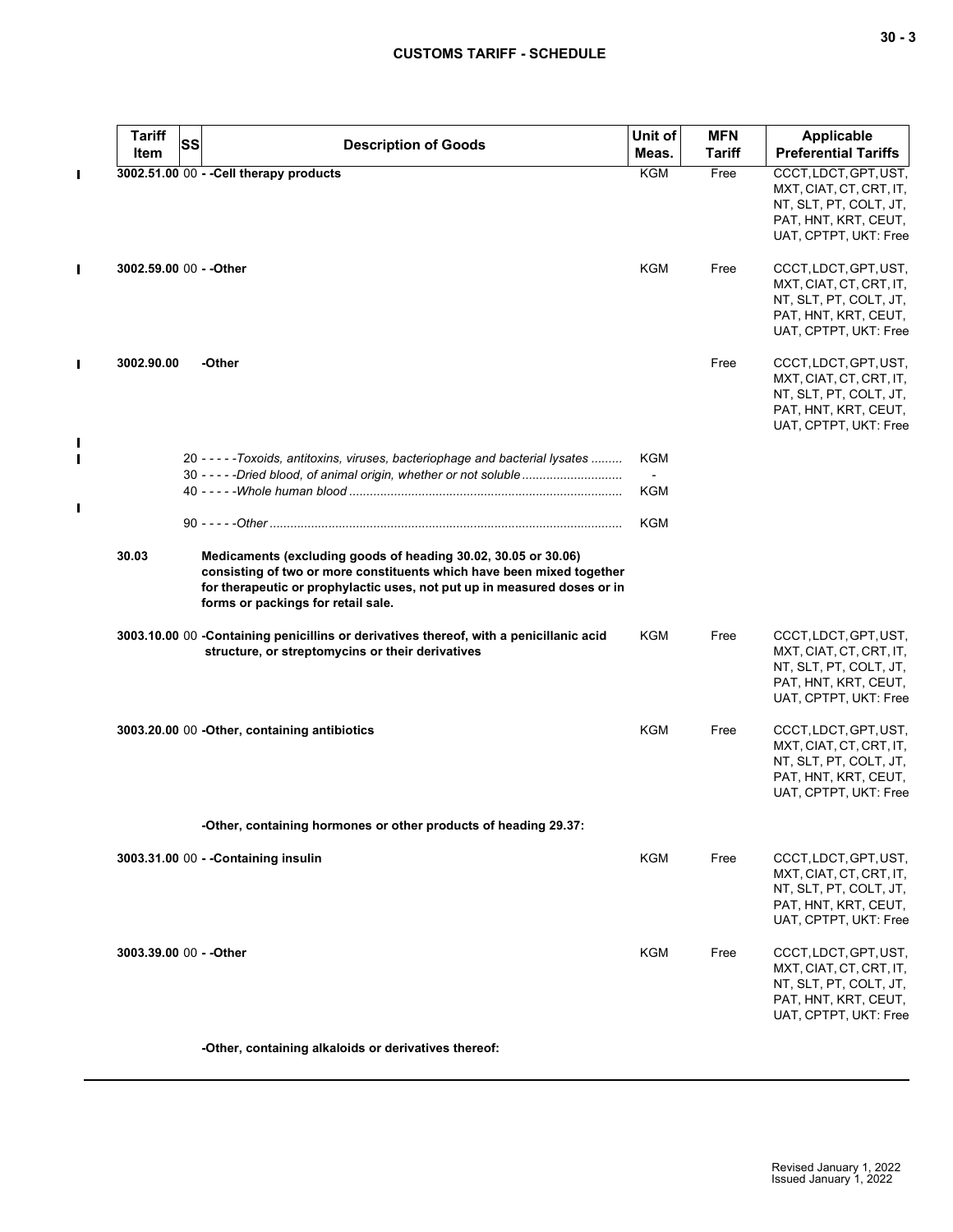| <b>Tariff</b><br><b>SS</b><br>Item | <b>Description of Goods</b>                                                                                                                                                                                                                                                                    | Unit of<br>Meas.  | <b>MFN</b><br><b>Tariff</b> | <b>Applicable</b><br><b>Preferential Tariffs</b>                                                                            |
|------------------------------------|------------------------------------------------------------------------------------------------------------------------------------------------------------------------------------------------------------------------------------------------------------------------------------------------|-------------------|-----------------------------|-----------------------------------------------------------------------------------------------------------------------------|
|                                    | 3003.41.00 00 - - Containing ephedrine or its salts                                                                                                                                                                                                                                            | <b>KGM</b>        | Free                        | CCCT, LDCT, GPT, UST,<br>MXT, CIAT, CT, CRT, IT,<br>NT, SLT, PT, COLT, JT,<br>PAT, HNT, KRT, CEUT,<br>UAT, CPTPT, UKT: Free |
|                                    | 3003.42.00 00 - - Containing pseudoephedrine (INN) or its salts                                                                                                                                                                                                                                | KGM               | Free                        | CCCT, LDCT, GPT, UST,<br>MXT, CIAT, CT, CRT, IT,<br>NT, SLT, PT, COLT, JT,<br>PAT, HNT, KRT, CEUT,<br>UAT, CPTPT, UKT: Free |
|                                    | 3003.43.00 00 - - Containing norephedrine or its salts                                                                                                                                                                                                                                         | KGM               | Free                        | CCCT, LDCT, GPT, UST,<br>MXT, CIAT, CT, CRT, IT,<br>NT, SLT, PT, COLT, JT,<br>PAT, HNT, KRT, CEUT,<br>UAT, CPTPT, UKT: Free |
| 3003.49.00 00 - - Other            |                                                                                                                                                                                                                                                                                                | <b>KGM</b>        | Free                        | CCCT, LDCT, GPT, UST,<br>MXT, CIAT, CT, CRT, IT,<br>NT, SLT, PT, COLT, JT,<br>PAT, HNT, KRT, CEUT,<br>UAT, CPTPT, UKT: Free |
|                                    | 3003.60.00 00 -Other, containing antimalarial active principles described in<br>Subheading Note 2 to this Chapter                                                                                                                                                                              | KGM               | Free                        | CCCT, LDCT, GPT, UST,<br>MXT, CIAT, CT, CRT, IT,<br>NT, SLT, PT, COLT, JT,<br>PAT, HNT, KRT, CEUT,<br>UAT, CPTPT, UKT: Free |
| 3003.90.00                         | -Other                                                                                                                                                                                                                                                                                         |                   | Free                        | CCCT, LDCT, GPT, UST,<br>MXT, CIAT, CT, CRT, IT,<br>NT, SLT, PT, COLT, JT,<br>PAT, HNT, KRT, CEUT,<br>UAT, CPTPT, UKT: Free |
|                                    |                                                                                                                                                                                                                                                                                                | <b>KGM</b><br>KGM |                             |                                                                                                                             |
| 30.04                              | Medicaments (excluding goods of heading 30.02, 30.05 or 30.06)<br>consisting of mixed or unmixed products for therapeutic or prophylactic<br>uses, put up in measured doses (including those in the form of<br>transdermal administration systems) or in forms or packings for retail<br>sale. |                   |                             |                                                                                                                             |
| 3004.10.00                         | -Containing penicillins or derivatives thereof, with a penicillanic acid<br>structure, or streptomycins or their derivatives                                                                                                                                                                   |                   | Free                        | CCCT, LDCT, GPT, UST,<br>MXT, CIAT, CT, CRT, IT,<br>NT, SLT, PT, COLT, JT,<br>PAT, HNT, KRT, CEUT,<br>UAT, CPTPT, UKT: Free |
|                                    |                                                                                                                                                                                                                                                                                                |                   |                             |                                                                                                                             |
| 3004.20.00                         | -Other, containing antibiotics                                                                                                                                                                                                                                                                 |                   | Free                        | CCCT, LDCT, GPT, UST,<br>MXT, CIAT, CT, CRT, IT,<br>NT, SLT, PT, COLT, JT,<br>PAT, HNT, KRT, CEUT,<br>UAT, CPTPT, UKT: Free |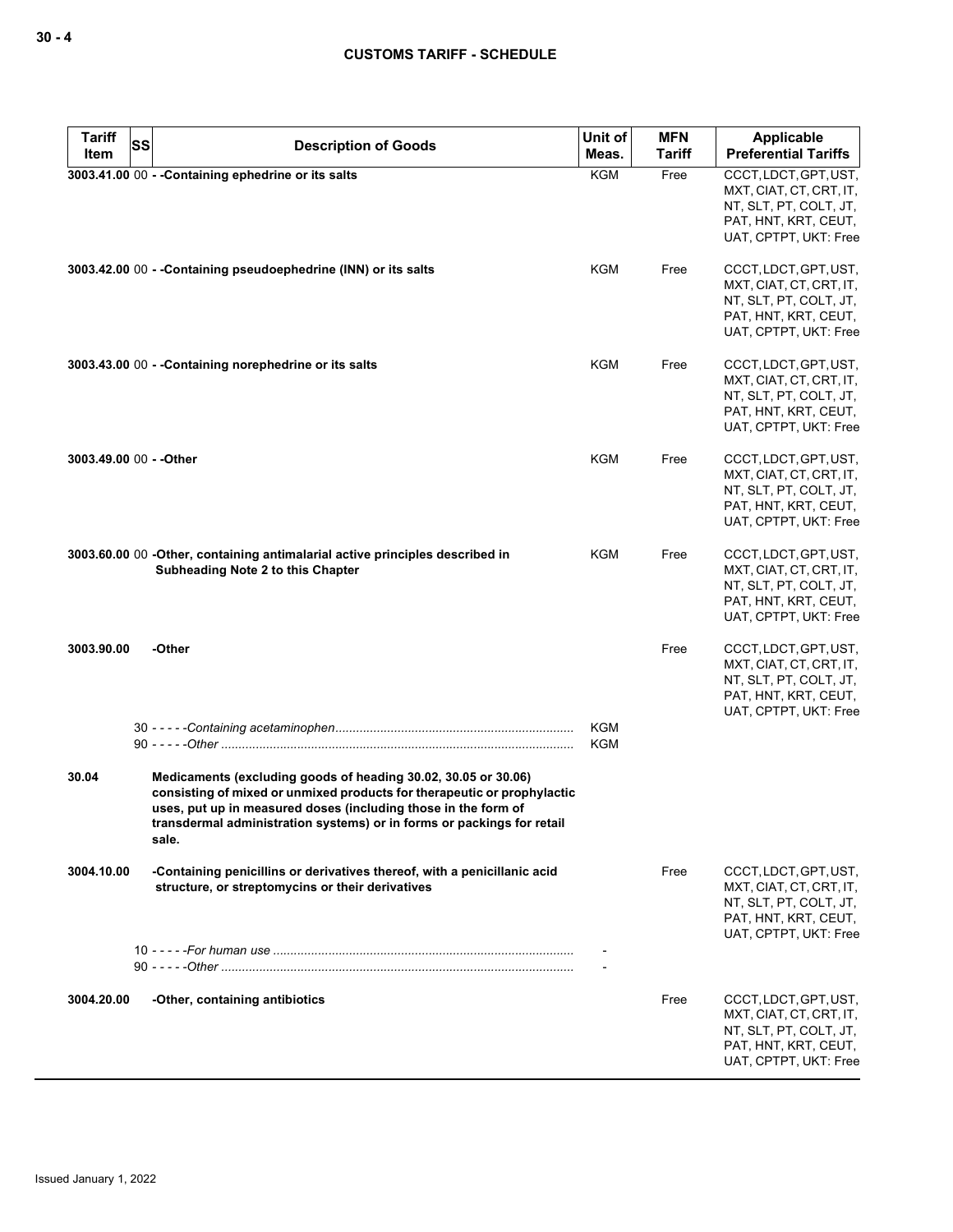# **CUSTOMS TARIFF - SCHEDULE**

| <b>Tariff</b><br><b>Item</b> | <b>SS</b> | <b>Description of Goods</b>                                                                        | Unit of<br>Meas. | <b>MFN</b><br>Tariff | Applicable<br><b>Preferential Tariffs</b>                                                                                   |
|------------------------------|-----------|----------------------------------------------------------------------------------------------------|------------------|----------------------|-----------------------------------------------------------------------------------------------------------------------------|
|                              |           | -----For human use:                                                                                |                  |                      |                                                                                                                             |
|                              |           |                                                                                                    |                  |                      |                                                                                                                             |
|                              |           |                                                                                                    |                  |                      |                                                                                                                             |
|                              |           |                                                                                                    |                  |                      |                                                                                                                             |
|                              |           |                                                                                                    |                  |                      |                                                                                                                             |
|                              |           |                                                                                                    |                  |                      |                                                                                                                             |
|                              |           |                                                                                                    |                  |                      |                                                                                                                             |
|                              |           | -Other, containing hormones or other products of heading 29.37:                                    |                  |                      |                                                                                                                             |
|                              |           |                                                                                                    |                  |                      |                                                                                                                             |
|                              |           | 3004.31.00 00 - - Containing insulin                                                               |                  | Free                 | CCCT, LDCT, GPT, UST,<br>MXT, CIAT, CT, CRT, IT,<br>NT, SLT, PT, COLT, JT,<br>PAT, HNT, KRT, CEUT,<br>UAT, CPTPT, UKT: Free |
|                              |           | 3004.32.00 00 - - Containing corticosteroid hormones, their derivatives or structural<br>analogues |                  | Free                 | CCCT, LDCT, GPT, UST,<br>MXT, CIAT, CT, CRT, IT,<br>NT, SLT, PT, COLT, JT,<br>PAT, HNT, KRT, CEUT,<br>UAT, CPTPT, UKT: Free |
| 3004.39.00                   |           | - -Other                                                                                           |                  | Free                 | CCCT, LDCT, GPT, UST,<br>MXT, CIAT, CT, CRT, IT,<br>NT, SLT, PT, COLT, JT,<br>PAT, HNT, KRT, CEUT,<br>UAT, CPTPT, UKT: Free |
|                              |           | -----For human use:                                                                                |                  |                      |                                                                                                                             |
|                              |           | 11 - - - - - - Epinephrine, its solutions and pituitary extracts                                   |                  |                      |                                                                                                                             |
|                              |           |                                                                                                    |                  |                      |                                                                                                                             |
|                              |           |                                                                                                    |                  |                      |                                                                                                                             |
|                              |           |                                                                                                    |                  |                      |                                                                                                                             |
|                              |           |                                                                                                    |                  |                      |                                                                                                                             |
|                              |           | -Other, containing alkaloids or derivatives thereof:                                               |                  |                      |                                                                                                                             |
|                              |           | 3004.41.00 00 - - Containing ephedrine or its salts                                                | KGM              | Free                 | CCCT, LDCT, GPT, UST,<br>MXT, CIAT, CT, CRT, IT,<br>NT, SLT, PT, COLT, JT,<br>PAT, HNT, KRT, CEUT,<br>UAT, CPTPT, UKT: Free |
|                              |           | 3004.42.00 00 - - Containing pseudoephedrine (INN) or its salts                                    | KGM              | Free                 | CCCT, LDCT, GPT, UST,<br>MXT, CIAT, CT, CRT, IT,<br>NT, SLT, PT, COLT, JT,<br>PAT, HNT, KRT, CEUT,<br>UAT, CPTPT, UKT: Free |
|                              |           | 3004.43.00 00 - - Containing norephedrine or its salts                                             | <b>KGM</b>       | Free                 | CCCT, LDCT, GPT, UST,<br>MXT, CIAT, CT, CRT, IT,<br>NT, SLT, PT, COLT, JT,<br>PAT, HNT, KRT, CEUT,<br>UAT, CPTPT, UKT: Free |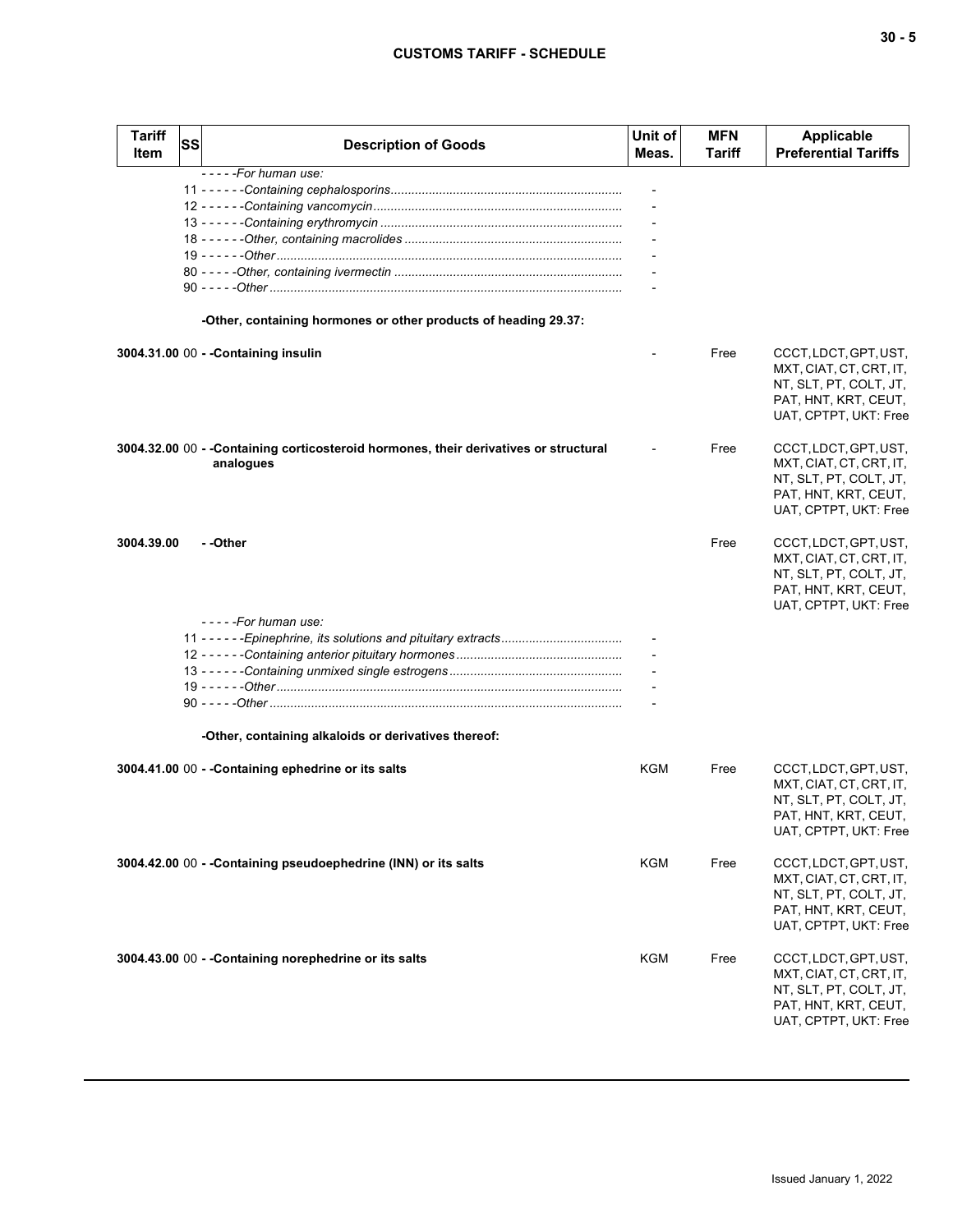| <b>Tariff</b><br><b>SS</b><br>Item | <b>Description of Goods</b>                                                                                                                                                                                                                                                                                                                                                                                     | Unit of<br>Meas.         | <b>MFN</b><br>Tariff | Applicable<br><b>Preferential Tariffs</b>                                                                                   |
|------------------------------------|-----------------------------------------------------------------------------------------------------------------------------------------------------------------------------------------------------------------------------------------------------------------------------------------------------------------------------------------------------------------------------------------------------------------|--------------------------|----------------------|-----------------------------------------------------------------------------------------------------------------------------|
| 3004.49.00                         | --Other                                                                                                                                                                                                                                                                                                                                                                                                         |                          | Free                 | CCCT, LDCT, GPT, UST,<br>MXT, CIAT, CT, CRT, IT,<br>NT, SLT, PT, COLT, JT,<br>PAT, HNT, KRT, CEUT,<br>UAT, CPTPT, UKT: Free |
|                                    |                                                                                                                                                                                                                                                                                                                                                                                                                 | <b>KGM</b><br><b>KGM</b> |                      |                                                                                                                             |
| 3004.50.00                         | -Other, containing vitamins or other products of heading 29.36                                                                                                                                                                                                                                                                                                                                                  |                          | Free                 | CCCT, LDCT, GPT, UST,<br>MXT, CIAT, CT, CRT, IT,<br>NT, SLT, PT, COLT, JT,<br>PAT, HNT, KRT, CEUT,<br>UAT, CPTPT, UKT: Free |
|                                    | -----For human use:                                                                                                                                                                                                                                                                                                                                                                                             |                          |                      |                                                                                                                             |
|                                    | 11 - - - - - - Containing a single vitamin, not mixed with other supplements<br>12 - - - - - - Containing a single vitamin, mixed with other supplements                                                                                                                                                                                                                                                        |                          |                      |                                                                                                                             |
|                                    | 14 - - - - - - Containing multivitamins, mixed with other supplements                                                                                                                                                                                                                                                                                                                                           |                          |                      |                                                                                                                             |
|                                    |                                                                                                                                                                                                                                                                                                                                                                                                                 |                          |                      |                                                                                                                             |
|                                    |                                                                                                                                                                                                                                                                                                                                                                                                                 |                          |                      |                                                                                                                             |
|                                    | 3004.60.00 00 -Other, containing antimalarial active principles described in<br>Subheading Note 2 to this Chapter                                                                                                                                                                                                                                                                                               | <b>KGM</b>               | Free                 | CCCT, LDCT, GPT, UST,<br>MXT, CIAT, CT, CRT, IT,<br>NT, SLT, PT, COLT, JT,<br>PAT, HNT, KRT, CEUT,<br>UAT, CPTPT, UKT: Free |
| 3004.90.00                         | -Other                                                                                                                                                                                                                                                                                                                                                                                                          |                          | Free                 | CCCT, LDCT, GPT, UST,<br>MXT, CIAT, CT, CRT, IT,<br>NT, SLT, PT, COLT, JT,<br>PAT, HNT, KRT, CEUT,<br>UAT, CPTPT, UKT: Free |
|                                    | -----Mixtures of amino acids and mixtures of amino acids and protein<br>hydrolysates, whether or not containing added minerals, fats or<br>carbohydrates, specially compounded for persons afflicted with amino<br>acid disorders; Liver extracts, pituitary extracts, onated soya oil<br>emulsions, dextrose (glucose) solutions and levulose (fructose)<br>solutions, prepared for parenteral administration: |                          |                      |                                                                                                                             |
|                                    |                                                                                                                                                                                                                                                                                                                                                                                                                 |                          |                      |                                                                                                                             |
|                                    | 12 - - - - - - Dextrose (glucose) and levulose (fructose) solutions                                                                                                                                                                                                                                                                                                                                             |                          |                      |                                                                                                                             |
|                                    |                                                                                                                                                                                                                                                                                                                                                                                                                 |                          |                      |                                                                                                                             |
|                                    | -----Other, for human use, acting on the nervous system:                                                                                                                                                                                                                                                                                                                                                        |                          |                      |                                                                                                                             |
|                                    |                                                                                                                                                                                                                                                                                                                                                                                                                 | KGM                      |                      |                                                                                                                             |
|                                    |                                                                                                                                                                                                                                                                                                                                                                                                                 | KGM                      |                      |                                                                                                                             |
|                                    |                                                                                                                                                                                                                                                                                                                                                                                                                 | KGM                      |                      |                                                                                                                             |
|                                    |                                                                                                                                                                                                                                                                                                                                                                                                                 | <b>KGM</b>               |                      |                                                                                                                             |
|                                    |                                                                                                                                                                                                                                                                                                                                                                                                                 | KGM                      |                      |                                                                                                                             |
|                                    | 26 - - - - - - Other agents, acting on the central nervous system                                                                                                                                                                                                                                                                                                                                               | KGM                      |                      |                                                                                                                             |
|                                    |                                                                                                                                                                                                                                                                                                                                                                                                                 | <b>KGM</b>               |                      |                                                                                                                             |
|                                    |                                                                                                                                                                                                                                                                                                                                                                                                                 | <b>KGM</b>               |                      |                                                                                                                             |
|                                    | -----Other, for human use, gastrointestinal agents:                                                                                                                                                                                                                                                                                                                                                             |                          |                      |                                                                                                                             |
|                                    |                                                                                                                                                                                                                                                                                                                                                                                                                 | KGM                      |                      |                                                                                                                             |
|                                    |                                                                                                                                                                                                                                                                                                                                                                                                                 | KGM                      |                      |                                                                                                                             |
|                                    |                                                                                                                                                                                                                                                                                                                                                                                                                 | <b>KGM</b>               |                      |                                                                                                                             |
|                                    | 50 - - - - - Other, for human use, acting on the cardio-vascular system<br>-----Other, for human use, anti-infective agents:                                                                                                                                                                                                                                                                                    | KGM                      |                      |                                                                                                                             |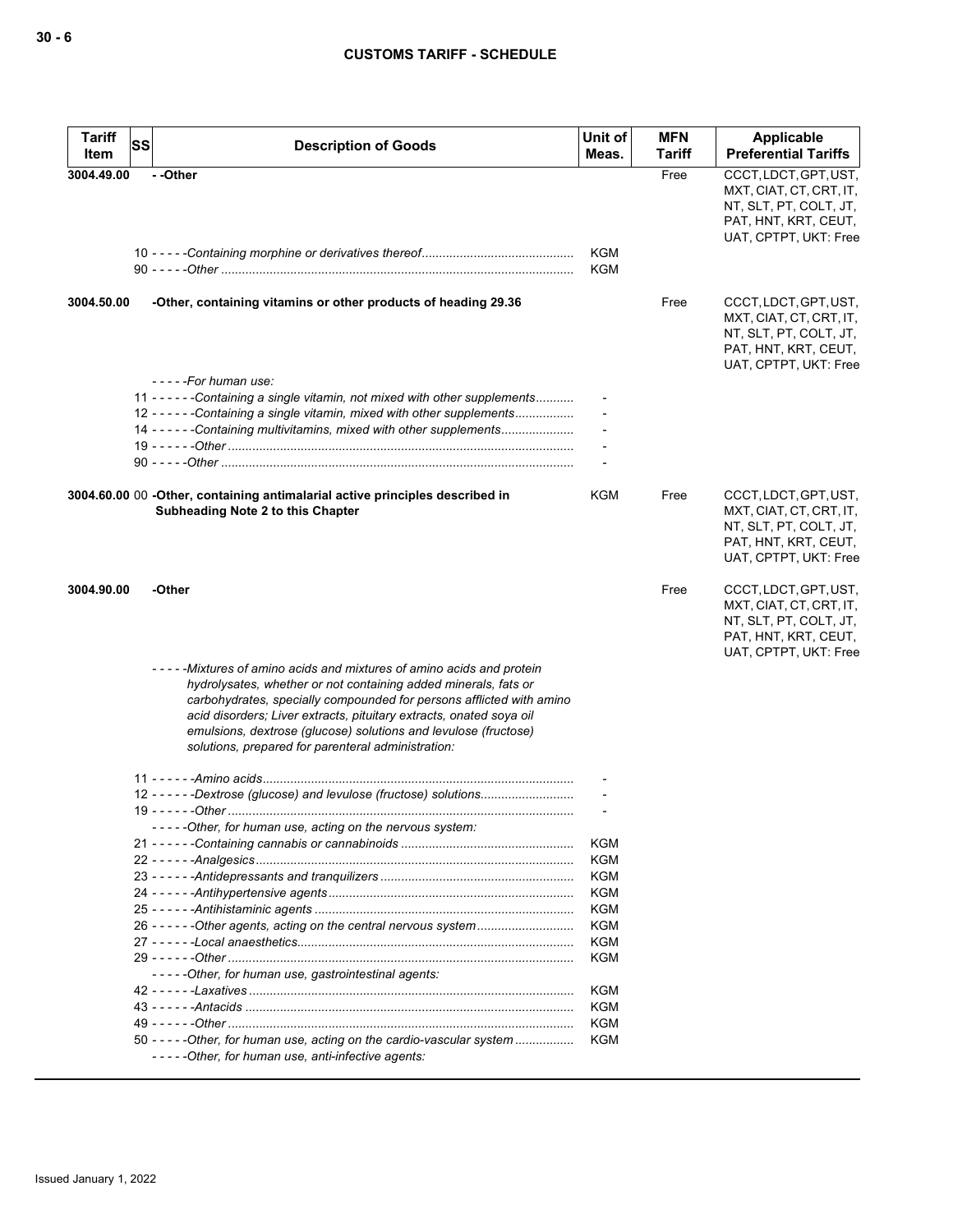## **CUSTOMS TARIFF - SCHEDULE**

| <b>Tariff</b><br>Item | <b>SS</b> | <b>Description of Goods</b>                                                                                                                                                                                                                                                                                                                                        | Unit of<br>Meas. | <b>MFN</b><br>Tariff | <b>Applicable</b><br><b>Preferential Tariffs</b>                                                                            |
|-----------------------|-----------|--------------------------------------------------------------------------------------------------------------------------------------------------------------------------------------------------------------------------------------------------------------------------------------------------------------------------------------------------------------------|------------------|----------------------|-----------------------------------------------------------------------------------------------------------------------------|
|                       |           |                                                                                                                                                                                                                                                                                                                                                                    | <b>KGM</b>       |                      |                                                                                                                             |
|                       |           |                                                                                                                                                                                                                                                                                                                                                                    | KGM              |                      |                                                                                                                             |
|                       |           | -----Other, for human use:                                                                                                                                                                                                                                                                                                                                         |                  |                      |                                                                                                                             |
|                       |           |                                                                                                                                                                                                                                                                                                                                                                    | KGM              |                      |                                                                                                                             |
|                       |           |                                                                                                                                                                                                                                                                                                                                                                    | KGM              |                      |                                                                                                                             |
|                       |           |                                                                                                                                                                                                                                                                                                                                                                    | KGM              |                      |                                                                                                                             |
|                       |           | 74 - - - - - - Primarily affecting the eyes, ears or respiratory system                                                                                                                                                                                                                                                                                            | KGM              |                      |                                                                                                                             |
|                       |           | 76 - - - - - - Primarily affecting electrolytic, caloric or water balance                                                                                                                                                                                                                                                                                          | KGM<br>KGM       |                      |                                                                                                                             |
|                       |           |                                                                                                                                                                                                                                                                                                                                                                    | KGM              |                      |                                                                                                                             |
|                       |           |                                                                                                                                                                                                                                                                                                                                                                    | KGM              |                      |                                                                                                                             |
|                       |           |                                                                                                                                                                                                                                                                                                                                                                    | KGM              |                      |                                                                                                                             |
|                       |           |                                                                                                                                                                                                                                                                                                                                                                    | KGM              |                      |                                                                                                                             |
| 30.05                 |           | Wadding, gauze, bandages and similar articles (for example, dressings,<br>adhesive plasters, poultices), impregnated or coated with<br>pharmaceutical substances or put up in forms or packings for retail sale<br>for medical, surgical, dental or veterinary purposes.                                                                                           |                  |                      |                                                                                                                             |
| 3005.10.00            |           | -Adhesive dressings and other articles having an adhesive layer                                                                                                                                                                                                                                                                                                    |                  | Free                 | CCCT, LDCT, GPT, UST,<br>MXT, CIAT, CT, CRT, IT,<br>NT, SLT, PT, COLT, JT,<br>PAT, HNT, KRT, CEUT,<br>UAT, CPTPT, UKT: Free |
|                       |           | 10 - - - - - Coated or impregnated with pharmaceutical substances                                                                                                                                                                                                                                                                                                  |                  |                      |                                                                                                                             |
|                       |           | - - - - - Other:                                                                                                                                                                                                                                                                                                                                                   |                  |                      |                                                                                                                             |
|                       |           |                                                                                                                                                                                                                                                                                                                                                                    |                  |                      |                                                                                                                             |
| 3005.90.00            |           | -Other                                                                                                                                                                                                                                                                                                                                                             |                  | Free                 | CCCT, LDCT, GPT, UST,<br>MXT, CIAT, CT, CRT, IT,<br>NT, SLT, PT, COLT, JT,<br>PAT, HNT, KRT, CEUT,                          |
|                       |           |                                                                                                                                                                                                                                                                                                                                                                    |                  |                      | UAT, CPTPT, UKT: Free                                                                                                       |
|                       |           | 20 - - - - - Coated or impregnated with pharmaceutical substances                                                                                                                                                                                                                                                                                                  |                  |                      |                                                                                                                             |
|                       |           | 30 - - - - - Surgical dressings, not stitched or otherwise manufactured, not coated                                                                                                                                                                                                                                                                                |                  |                      |                                                                                                                             |
|                       |           | or impregnated with pharmaceutical substances<br>40 - - - - - Other, of woven fabrics, other than woven fabrics solely of cotton; Of                                                                                                                                                                                                                               |                  |                      |                                                                                                                             |
|                       |           |                                                                                                                                                                                                                                                                                                                                                                    |                  |                      |                                                                                                                             |
|                       |           |                                                                                                                                                                                                                                                                                                                                                                    |                  |                      |                                                                                                                             |
| 30.06                 |           | Pharmaceutical goods specified in Note 4 to this Chapter.                                                                                                                                                                                                                                                                                                          |                  |                      |                                                                                                                             |
| 3006.10.00            |           | -Sterile surgical catgut, similar sterile suture materials (including sterile<br>absorbable surgical or dental yarns) and sterile tissue adhesives for<br>surgical wound closure; sterile laminaria and sterile laminaria tents;<br>sterile absorbable surgical or dental haemostatics; sterile surgical or<br>dental adhesion barriers, whether or not absorbable |                  | Free                 | CCCT, LDCT, GPT, UST,<br>MXT, CIAT, CT, CRT, IT,<br>NT, SLT, PT, COLT, JT,<br>PAT, HNT, KRT, CEUT,<br>UAT, CPTPT, UKT: Free |
|                       |           | 10 - - - - - Sterile surgical catgut and similar sterile suture materials for surgical                                                                                                                                                                                                                                                                             |                  |                      |                                                                                                                             |
|                       |           |                                                                                                                                                                                                                                                                                                                                                                    |                  |                      |                                                                                                                             |

 $\mathbf{I}$ 

 $\blacksquare$ 

 $\blacksquare$  $\blacksquare$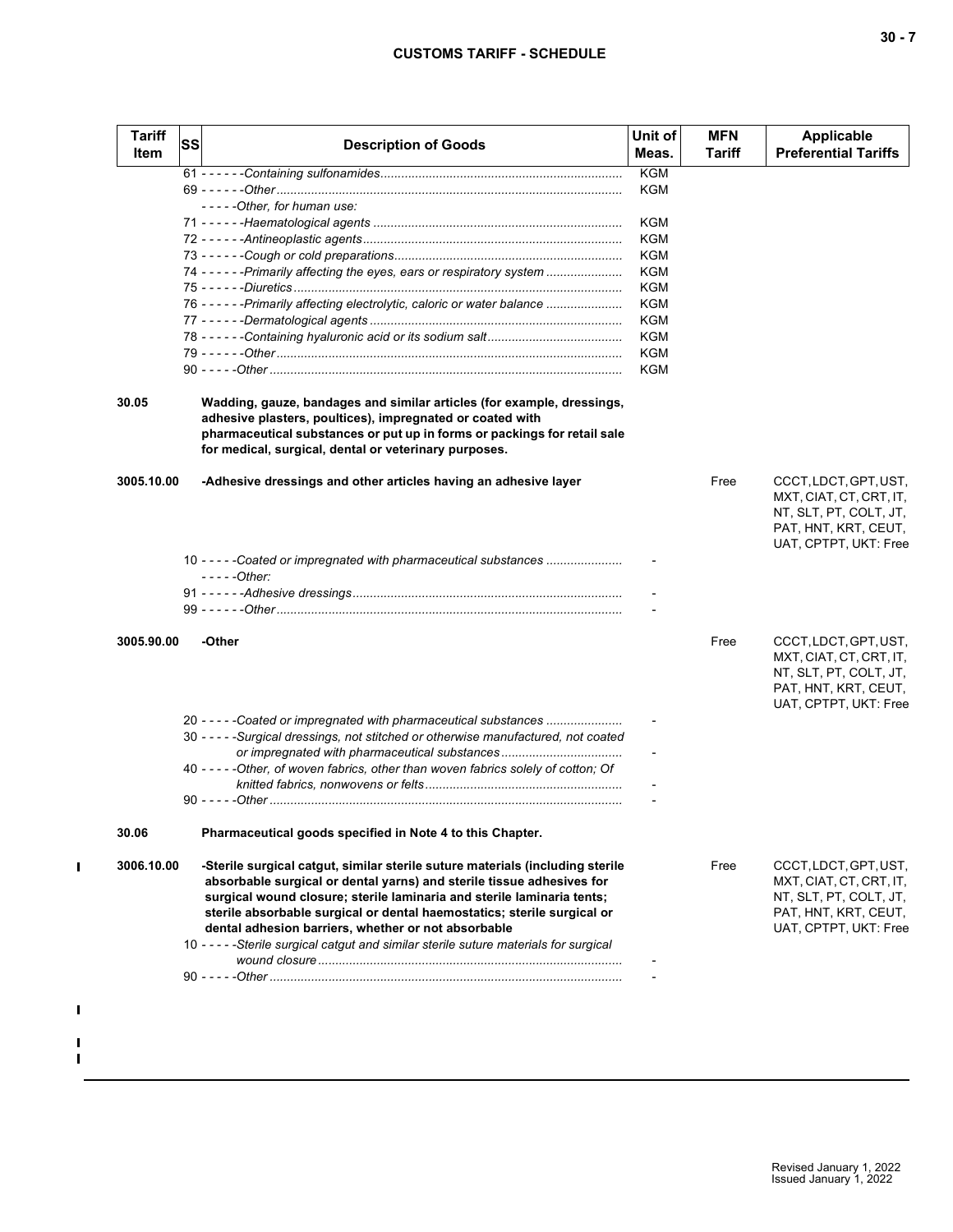| <b>Tariff</b><br><b>SS</b><br>Item | <b>Description of Goods</b>                                                                                                                                                                                                          | Unit of<br>Meas. | <b>MFN</b><br>Tariff | <b>Applicable</b><br><b>Preferential Tariffs</b>                                                                                  |
|------------------------------------|--------------------------------------------------------------------------------------------------------------------------------------------------------------------------------------------------------------------------------------|------------------|----------------------|-----------------------------------------------------------------------------------------------------------------------------------|
| 3006.30.00                         | -Opacifying preparations for X-ray examinations; diagnostic reagents<br>designed to be administered to the patient                                                                                                                   |                  | Free                 | CCCT, LDCT, GPT, UST,<br>MXT, CIAT, CT, CRT, IT,<br>NT, SLT, PT, COLT, JT,<br>PAT, HNT, KRT, CEUT,<br>UAT, CPTPT, UKT: Free       |
|                                    |                                                                                                                                                                                                                                      |                  |                      |                                                                                                                                   |
| 3006.40.00                         | -Dental cements and other dental fillings; bone reconstruction cements                                                                                                                                                               |                  | Free                 | CCCT, LDCT, GPT, UST,<br>MXT, CIAT, CT, CRT, IT,<br>NT, SLT, PT, COLT, JT,<br>PAT, HNT, KRT, CEUT,<br>UAT, CPTPT, UKT: Free       |
|                                    |                                                                                                                                                                                                                                      |                  |                      |                                                                                                                                   |
|                                    | 3006.50.00 00 - First-aid boxes and kits                                                                                                                                                                                             |                  | Free                 | CCCT, LDCT, GPT, UST,<br>MXT, CIAT, CT, CRT, IT,<br>NT, SLT, PT, COLT, JT,<br>PAT, HNT, KRT, CEUT,<br>UAT, CPTPT, UKT: Free       |
|                                    | 3006.60.00 00 - Chemical contraceptive preparations based on hormones, on other<br>products of heading 29.37 or on spermicides                                                                                                       | KGM              | Free                 | CCCT, LDCT, GPT, UST,<br>MXT, CIAT, CT, CRT, IT,<br>NT, SLT, PT, COLT, JT,<br>PAT, HNT, KRT, CEUT,<br>UAT, CPTPT, UKT: Free       |
| 3006.70                            | -Gel preparations designed to be used in human or veterinary medicine<br>as a lubricant for parts of the body for surgical operations or physical<br>examinations or as a coupling agent between the body and medical<br>instruments |                  |                      |                                                                                                                                   |
|                                    | 3006.70.10 00 - - - Chemical or biological preparations, including kits containing ancillary<br>articles or materials, for medical diagnosis;<br>To be employed in the insemination of animal semen                                  |                  | Free                 | CCCT, LDCT, GPT, UST,<br>MXT, CIAT, CT, CRT, IT,<br>NT, SLT, PT, COLT, JT,<br>PAT, HNT, KRT, CEUT,<br>UAT, CPTPT, UKT: Free       |
| 3006.70.90  00 - - -Other          |                                                                                                                                                                                                                                      |                  | 6.5%                 | CCCT, LDCT, UST,<br>MXT, CIAT, CT, CRT, IT,<br>NT, SLT, PT, COLT, JT,<br>PAT, HNT, KRT, CEUT,<br>UAT, CPTPT, UKT: Free<br>GPT: 3% |
|                                    | -Other:                                                                                                                                                                                                                              |                  |                      |                                                                                                                                   |
|                                    | 3006.91.00 00 - - Appliances identifiable for ostomy use                                                                                                                                                                             |                  | Free                 | CCCT, LDCT, GPT, UST,<br>MXT, CIAT, CT, CRT, IT,<br>NT, SLT, PT, COLT, JT,<br>PAT, HNT, KRT, CEUT,<br>UAT, CPTPT, UKT: Free       |

 $\mathbf I$